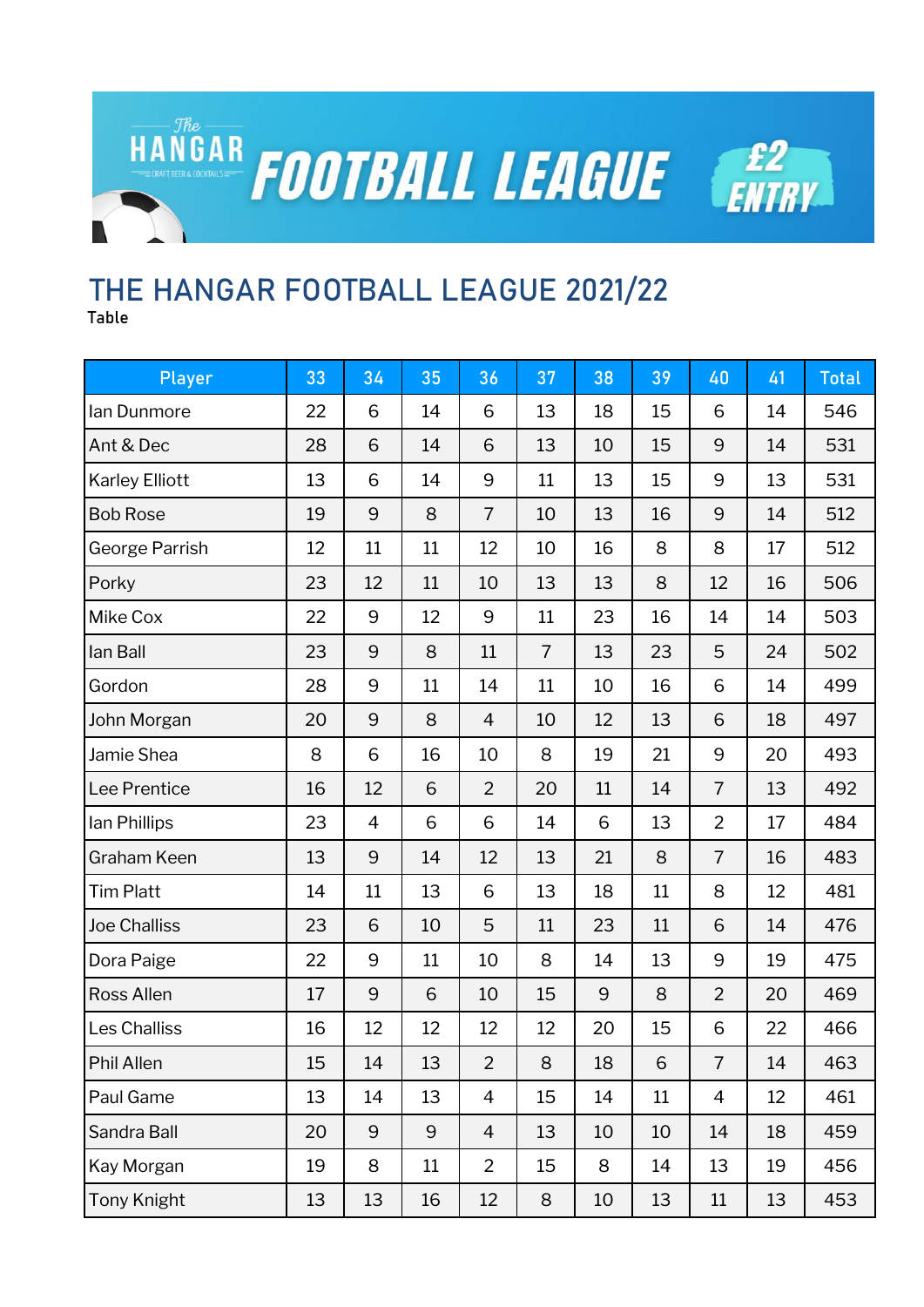| Keith Mortimer        | 15             | $\overline{4}$ | 6              | 5              | 8              | 20 | 13             | 8              | 19 | 452 |
|-----------------------|----------------|----------------|----------------|----------------|----------------|----|----------------|----------------|----|-----|
| Kevin Liddy           | 12             | 8              | 16             | $\overline{2}$ | 8              | 15 | 13             | 10             |    | 451 |
| <b>Terry Rittman</b>  | 18             | $\overline{4}$ | 11             | 4              | 8              | 12 | 14             | 13             | 19 | 451 |
| Liam Davorn           | 12             | 8              | 16             | $\overline{4}$ | 14             | 18 | 9              | 14             | 14 | 450 |
| <b>Billian</b>        | 13             | 11             | 6              | 6              | 22             | 6  | 6              | 6              | 12 | 446 |
| Paul Essenhigh        | 12             | 14             | 11             | $\overline{7}$ | $\overline{7}$ | 9  | 15             | 8              | 17 | 445 |
| <b>OFV</b>            | 19             | 14             | 6              | 5              | 6              | 9  | 13             |                |    | 444 |
| Yvette & Graham       | 9              | $\overline{4}$ | 15             | 5              | 10             | 20 | 10             | $\overline{4}$ | 19 | 443 |
| Lauren Dunmore        | 11             | $\overline{4}$ | 17             | 20             | 14             | 5  | 6              | 17             | 8  | 436 |
| Karen Allen           | 16             | 11             | 14             | 10             | 25             | 5  | 8              | $\overline{7}$ | 12 | 419 |
| <b>Bernie Foley</b>   | 15             | 9              | 8              | 12             | 8              | 8  | 15             | 8              | 10 | 414 |
| Sue Mace              | 22             | 5              | 11             | 10             | 11             | 11 | 6              | 9              |    | 413 |
| Karen Rumbol          | 10             | 11             | 11             | $\overline{2}$ | 8              | 19 | 12             |                |    | 409 |
| <b>Graham Hedges</b>  | $\overline{7}$ | 9              | $\overline{4}$ | $\overline{4}$ | 15             | 15 | $\overline{4}$ | 19             | 15 | 403 |
| <b>Ben Cloke</b>      | 17             | 13             | 9              |                |                | 13 | 9              | $\overline{7}$ | 12 | 399 |
| <b>Bill Stanworth</b> | 6              | 11             | 5              | $\overline{4}$ | 10             | 12 | 11             | 16             | 9  | 369 |
| <b>Tony Craske</b>    | $\overline{4}$ | 16             | 9              | $\overline{4}$ | 11             | 11 | $\mathbf{O}$   | 9              | 8  | 366 |
| Danny Kingwell        | 16             |                |                |                |                |    |                |                |    | 362 |
| <b>Bob Adam</b>       | 6              |                | $\overline{4}$ | $\overline{7}$ |                |    | 11             | $\overline{7}$ | 16 | 343 |
| James Tidnam          | 13             |                |                |                |                |    |                |                |    | 301 |
| Joe Townsend          | 13             |                |                | 5              |                |    |                |                |    | 280 |
| Peter Wood            | 16             |                | $\overline{4}$ | 11             |                |    | $\overline{4}$ | $\overline{2}$ | 12 | 266 |
| Kieran Meredith       |                |                |                |                |                |    |                |                |    | 207 |
| Pawel Kaminski        |                |                | 13             |                |                |    |                |                |    | 112 |
| Dan Jackson           |                |                |                |                |                |    |                |                |    | 109 |
| <b>Greg Collins</b>   | 14             | 21             | 9              | $\overline{2}$ | $\overline{4}$ | 10 | 9              | 6              | 12 | 95  |
| Mark Hammond          |                |                |                |                | 6              | 8  | 11             |                |    | 90  |
| <b>Ben Navin</b>      |                |                |                |                |                |    |                |                |    | 86  |
| Tom Cone              |                |                |                |                |                |    |                |                |    | 59  |
| <b>Richard Cogley</b> |                |                |                |                |                |    |                |                |    | 44  |
| <b>Scott Carter</b>   |                |                |                |                |                |    |                |                |    | 41  |
| Louie P Wakes         |                |                |                |                |                | 8  | 10             | $\overline{4}$ | 17 | 39  |
| Phil Cone             |                |                |                |                |                |    |                |                |    | 33  |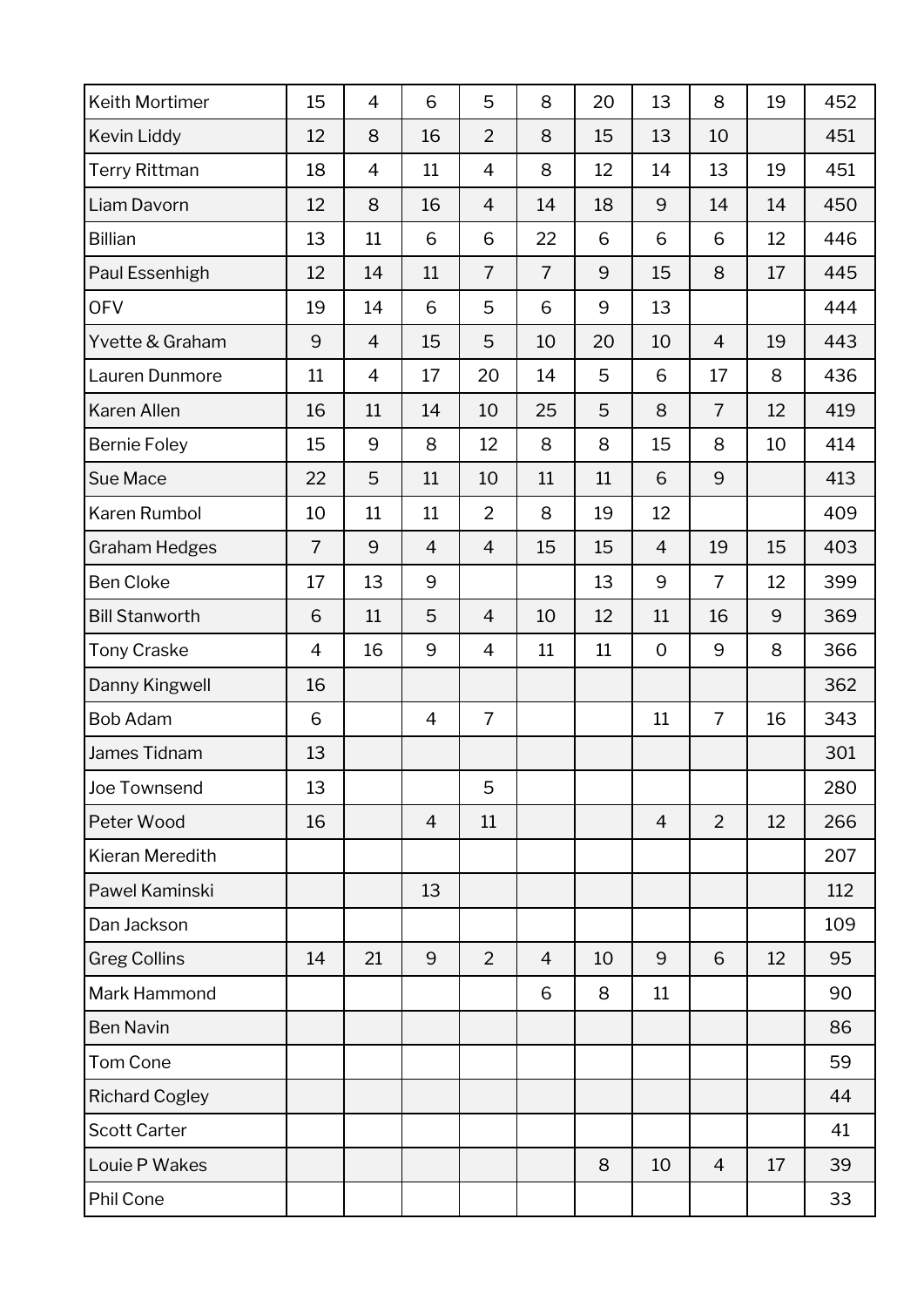| <b>Jim Keating</b>    |    |    |    |    |        |    |    |    | 32      |
|-----------------------|----|----|----|----|--------|----|----|----|---------|
| Harvey Meech          | 11 |    |    |    |        |    |    |    | 25      |
| <b>Matthew Davies</b> |    |    |    | 12 | 13     |    |    |    | 25      |
| Ben Eglinton          |    | 11 |    |    |        |    |    | 12 | 23      |
| <b>Dan Smithers</b>   |    |    |    |    |        |    |    | 22 | 22      |
| Adam Lester           |    |    |    |    |        |    |    |    | 21      |
| David Wilkinton       |    |    |    |    |        |    |    |    | 21      |
| Tom Grant             |    |    |    |    |        |    |    |    | 20      |
| David Webb            |    |    |    |    |        |    | 18 |    | 18      |
| <b>Hayley Ball</b>    |    |    | 18 |    |        |    |    |    | 18      |
| James Nicholls        |    |    |    |    |        |    |    | 18 | 18      |
| Ryan Ball             |    |    |    |    |        |    |    |    | 17      |
| Tom Essenhigh         |    |    |    |    |        |    |    | 17 | 17      |
| Dave Burvill          |    |    |    |    |        |    |    |    | 16      |
| <b>Gary Blade</b>     |    |    |    |    | 16     |    |    |    | 16      |
| Kerry Hooker          |    |    |    |    |        |    |    |    | 16      |
| Paul Blade            |    |    |    |    | 16     |    |    |    | 16      |
| Harry Brockman        |    |    |    |    |        |    |    |    | 14      |
| Steve McCann          |    |    |    |    |        |    |    | 14 | 14      |
| <b>Callum Martin</b>  |    |    |    |    |        |    |    |    | 13      |
| Sam Elliott           |    |    |    |    |        |    |    | 13 | 13      |
| Lee Cusack            |    |    |    |    |        |    |    | 12 | 12      |
| <b>Mark Blade</b>     |    |    |    |    | 12     |    |    |    | 12      |
| Jack Edwards          |    |    |    |    |        |    |    |    | 11      |
| Spencer Sandford      |    |    |    |    |        |    |    | 11 | 11      |
| <b>Billy Taylor</b>   |    |    |    |    |        |    |    |    | 10      |
| Donovon Burton        |    |    |    |    |        |    |    |    | 10      |
| Jack Eglinton         |    |    |    |    |        | 10 |    |    | 10      |
| Jordon & Joanna       |    |    |    | 10 |        |    |    |    | 10      |
| Sam Guess             |    |    |    |    |        |    |    |    | 10      |
| Jack Perry            |    |    |    |    |        |    |    |    | 9       |
| Paul Turner           |    |    |    |    |        |    |    |    | $9$     |
| lan Jenkins           |    |    |    |    | $\, 8$ |    |    |    | $\,8\,$ |